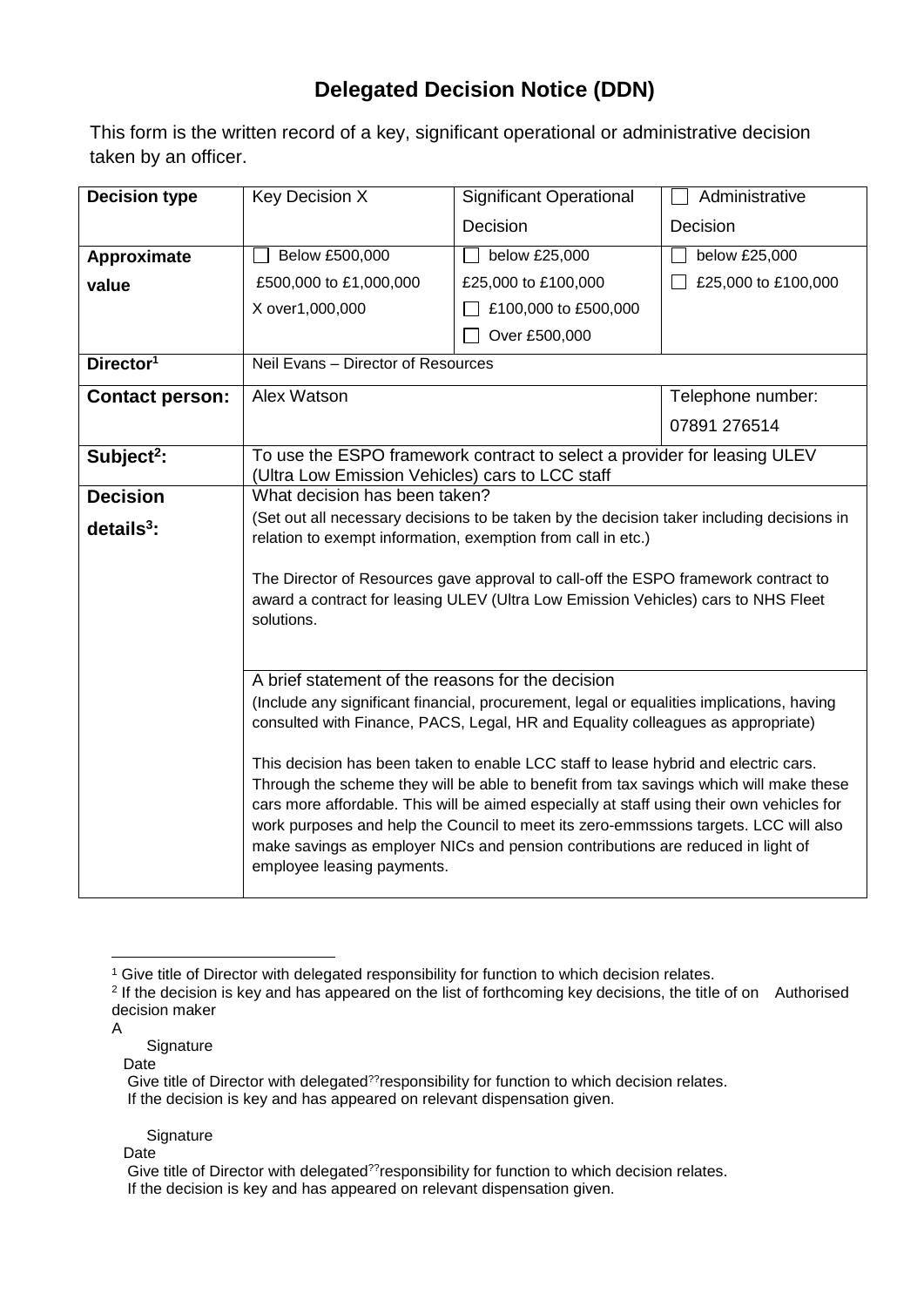|                            | Brief details of any alternative options considered and rejected by the decision   |  |  |  |  |
|----------------------------|------------------------------------------------------------------------------------|--|--|--|--|
|                            | maker at the time of making the decision                                           |  |  |  |  |
|                            |                                                                                    |  |  |  |  |
|                            | This decision follows consideration of various supply options for car leasing.     |  |  |  |  |
|                            | Using the EPSO framework meant LCC did not have to go for a full tendering         |  |  |  |  |
|                            | exercise, but was still able to undertake a mini-competition exercise amongst      |  |  |  |  |
|                            | suppliers on the framework. This allowed for a greater evaluation of what supply   |  |  |  |  |
|                            | arrangement would offer best value.                                                |  |  |  |  |
|                            |                                                                                    |  |  |  |  |
|                            |                                                                                    |  |  |  |  |
| <b>Affected wards:</b>     | None                                                                               |  |  |  |  |
|                            |                                                                                    |  |  |  |  |
|                            |                                                                                    |  |  |  |  |
| <b>Details of</b>          | <b>Executive Member - Resources</b>                                                |  |  |  |  |
| consultation               | Ward Councillors - N/A                                                             |  |  |  |  |
| undertaken <sup>4</sup> :  | Chief Digital and Information Officer                                              |  |  |  |  |
|                            | Chief Asset Management and Regeneration Officer                                    |  |  |  |  |
|                            | Others - Trade Unions                                                              |  |  |  |  |
| Implementation             | Officer accountable, and proposed timescales for implementation                    |  |  |  |  |
|                            | Alex Watson - Contract to start in May 2022                                        |  |  |  |  |
|                            |                                                                                    |  |  |  |  |
|                            |                                                                                    |  |  |  |  |
| List of                    | Date Added to List: October 2021                                                   |  |  |  |  |
| <b>Forthcoming</b>         |                                                                                    |  |  |  |  |
| Key Decisions <sup>5</sup> | If Special Urgency or General Exception a brief statement of the reason why        |  |  |  |  |
|                            | it is impracticable to delay the decision                                          |  |  |  |  |
|                            |                                                                                    |  |  |  |  |
|                            | If Special Urgency Relevant Scrutiny Chair(s) approval                             |  |  |  |  |
|                            | Signature<br>Date                                                                  |  |  |  |  |
|                            |                                                                                    |  |  |  |  |
| <b>Publication of</b>      | If not published for 5 clear working days prior to decision being taken the reason |  |  |  |  |
|                            | why not possible:                                                                  |  |  |  |  |
| report <sup>6</sup>        |                                                                                    |  |  |  |  |
|                            | If published late relevant Executive member's approval                             |  |  |  |  |
|                            | Signature<br>Date                                                                  |  |  |  |  |
|                            |                                                                                    |  |  |  |  |
|                            |                                                                                    |  |  |  |  |

<sup>1</sup> ??responsibility for function to which decision relates.

If the decision is key and has appeared on relevant dispensation given.

<sup>&</sup>lt;sup>5</sup> See Executive and Decision Making Procedure Rule 2.4 - 2.6. Complete this section for key decisions only

 $^6$  See Executive and Decision Making Procedure Rule 3.1. Complete this section for key decisions only